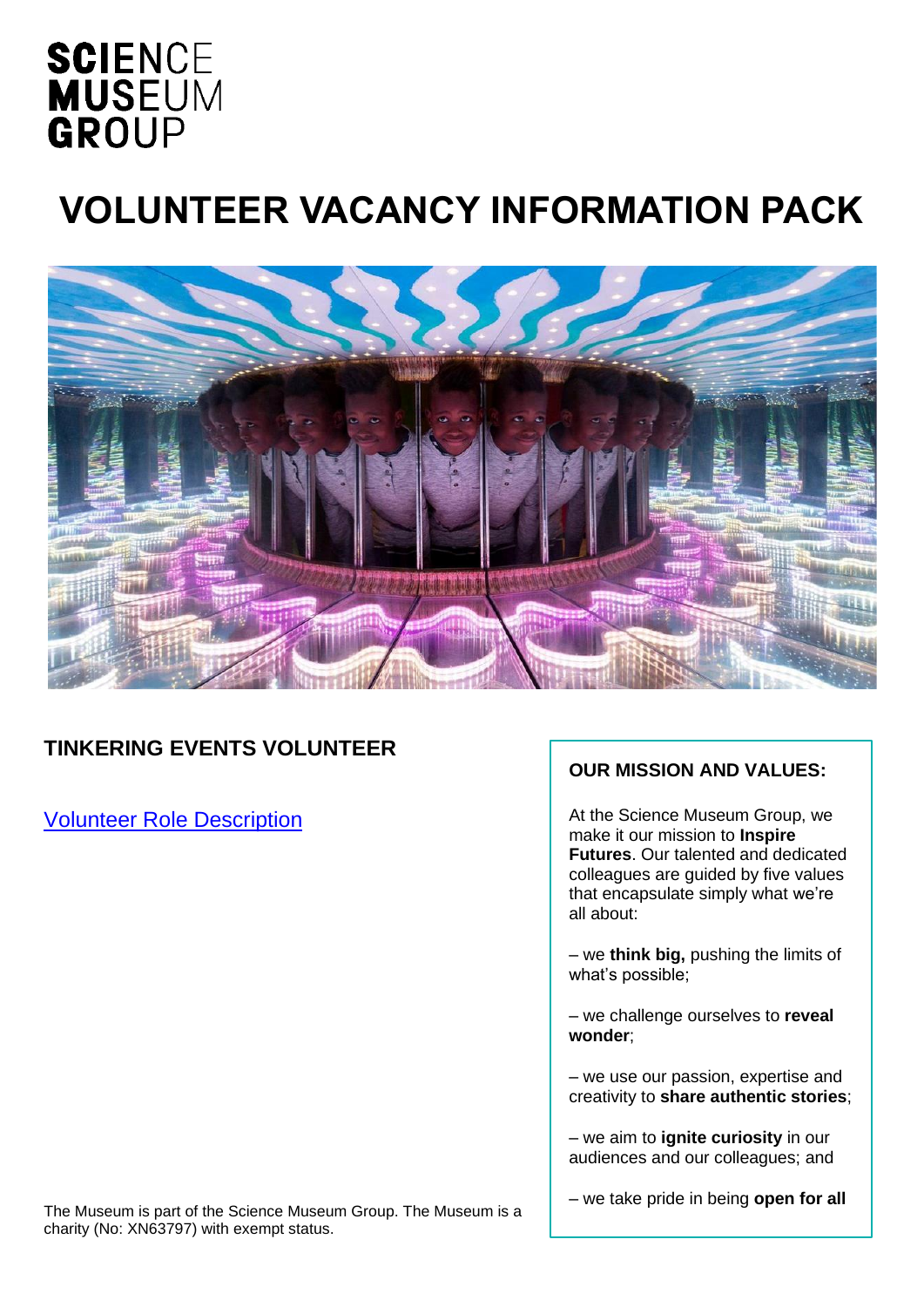## **SCIENCE MUSEUM** GROUP

## **TINKERING EVENTS VOLUNTEER**

| Department: Learning |                                                                         |
|----------------------|-------------------------------------------------------------------------|
| Type:                | Volunteer Role                                                          |
| Location:            | National Science and Media Museum, Bradford                             |
| When:                | Flexible – volunteers pick and choose shifts depending on availability. |
|                      | Supervisor: Schools and Families Manager                                |

### **ABOUT THE ROLE:**

As a Tinkering Events Volunteer, you will be based in our Makespace gallery working alongside our Explainer team on a tinkering workshop we will run over the summer months for families.

Makespace is a relaxed gallery space where family groups, including children aged 5-11, take part in activities that help them imagine, create and have fun learning the science behind our collections.

In a Tinkering workshop, families are set a challenge or problem that they must creatively solve. Your role in these workshops is to help families make the most of this experience through conversation. This would take the form of encouraging them to use their imaginations, giving hints, tips and suggestions through open questions and generally being a friendly and approachable presence in the gallery.

You don't need to be an expert or have all of the answers. We'll give you training in delivery skills and ensure you're comfortable with the workshop itself in advance, and you'll have our friendly team of Explainers around you at all times. More importantly, you only need a friendly disposition, enthusiasm and a desire to inspire creativity in families.

Tinkering activities will last approximately from 10am- 4pm. As a Tinkering Events Volunteer, you will pick and choose the shifts you are interested in and are available to support.

### **WHAT YOU WILL BE DOING:**

- Attend training about our tinkering programme of activities
- Talk to and assist visitors taking part in tinkering activities, helping and discussing their ideas.
- Provide excellent service to all visitors taking part in the activity

#### **WHAT YOU BRING TO THE TEAM:**

#### **You will definitely …**

- Enjoy engaging with people from all backgrounds
- Have great communication and facilitation skills
- Enjoy working as part of a team
- Be reliable and able to follow instructions
- Have excellent timekeeping